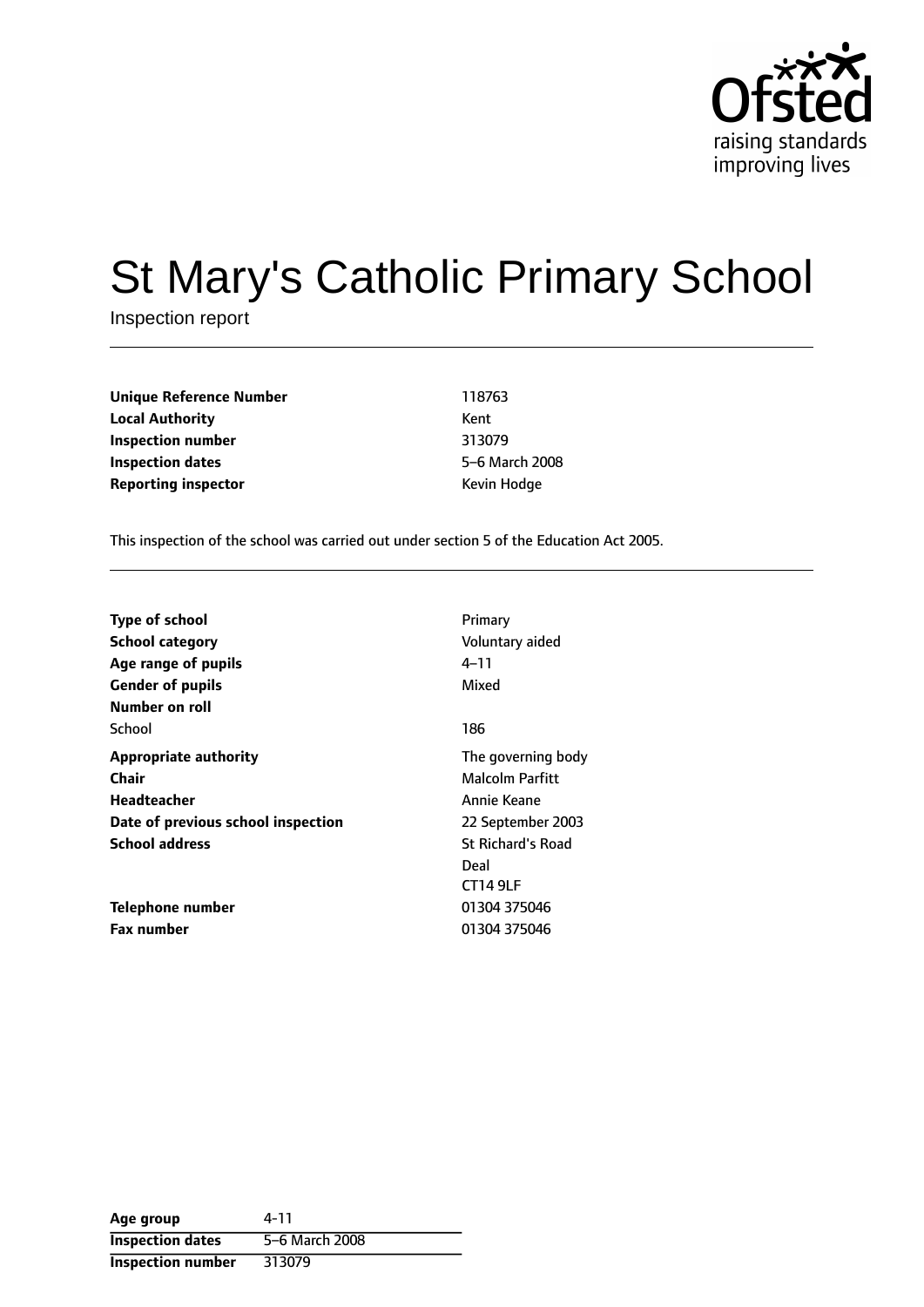.

© Crown copyright 2008

#### Website: www.ofsted.gov.uk

This document may be reproduced in whole or in part for non-commercial educational purposes, provided that the information quoted is reproduced without adaptation and the source and date of publication are stated.

Further copies of this report are obtainable from the school. Under the Education Act 2005, the school must provide a copy of this report free of charge to certain categories of people. A charge not exceeding the full cost of reproduction may be made for any other copies supplied.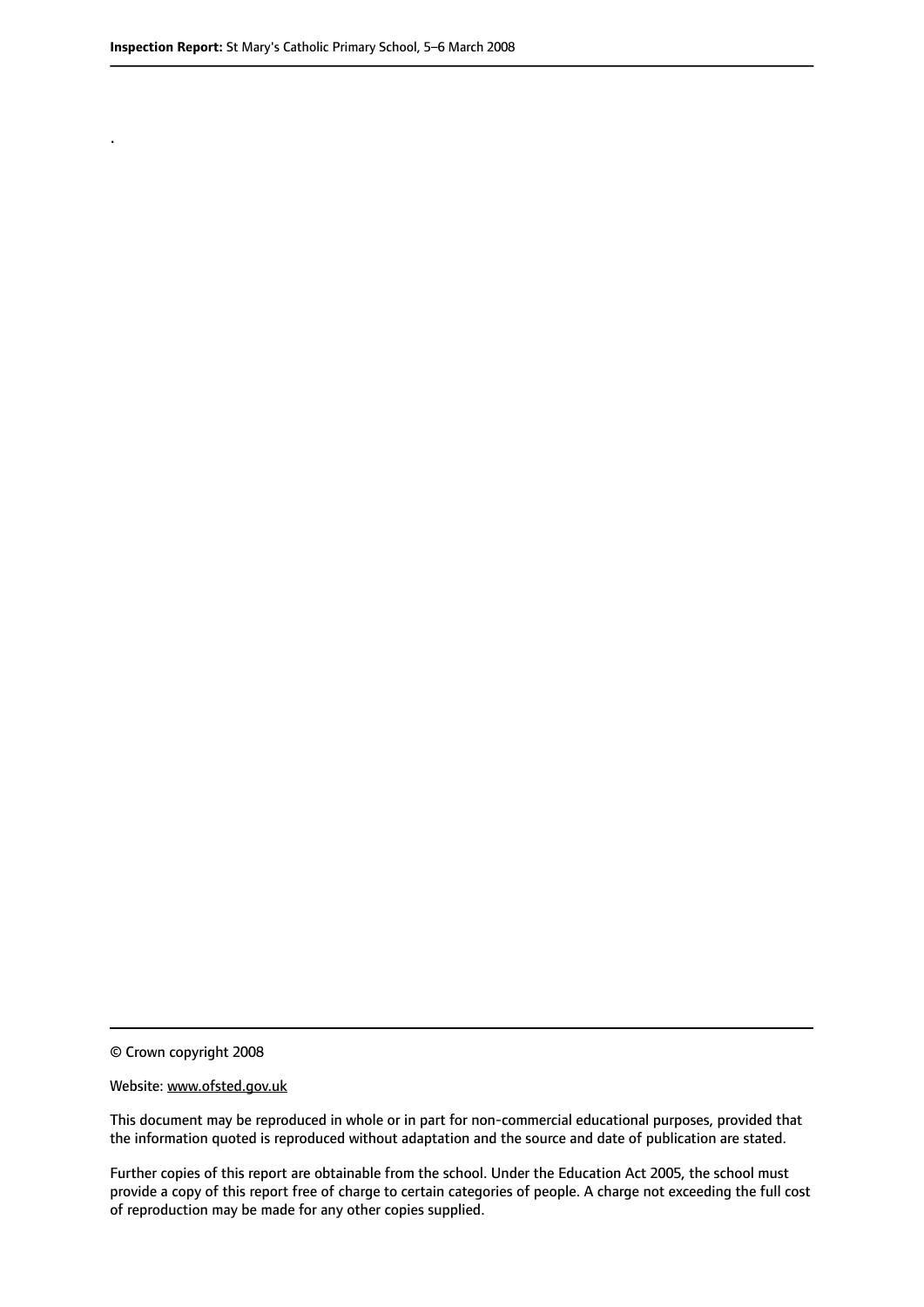## **Introduction**

The inspection was carried out by two Additional Inspectors.

#### **Description of the school**

This is a smaller sized school than average. There is a wide social mix among pupils. Few pupils come from minority ethnic groups. Children enter the school with levels of ability that are slightly below those that are typical for their age. The proportion of pupils with learning difficulties and/or disabilities is just above that which is found nationally. The proportion entitled to free school meals is below average. During the past two years there have been a significant number of staff changes. The school is currently having new classrooms built for Years 5 and 6 and improvements made to the main entrance of the school.

#### **Key for inspection grades**

| Grade 1 | Outstanding  |
|---------|--------------|
| Grade 2 | Good         |
| Grade 3 | Satisfactory |
| Grade 4 | Inadequate   |
|         |              |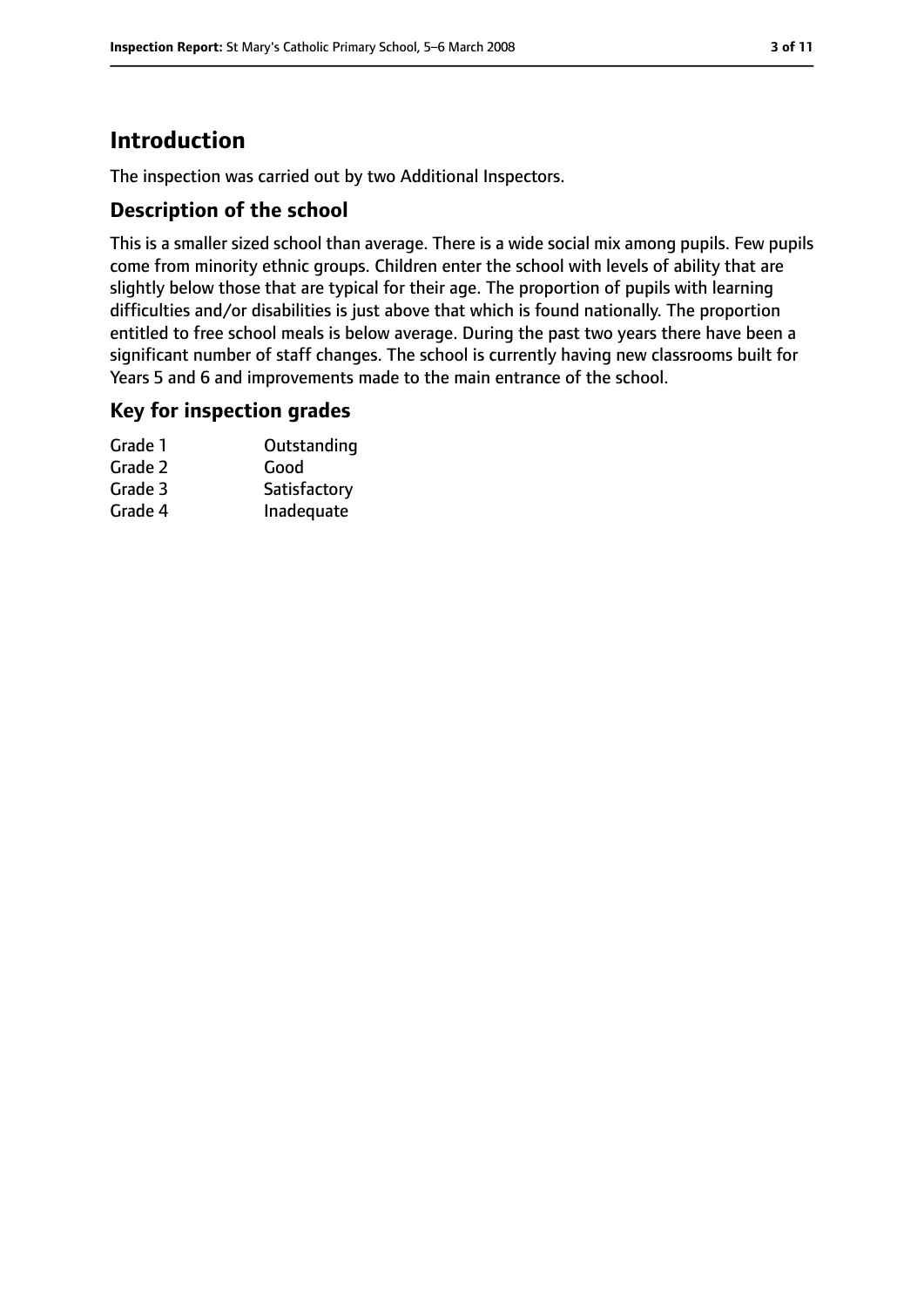# **Overall effectiveness of the school**

#### **Grade: 3**

St Mary's provides a satisfactory standard of education for its pupils. It has good features in the way it cares for its pupils, so they enjoy school, relate well to each other and leave the school as confident and mature young people. Parents are particularly pleased and the vast majority recognises these strengths. One comment was typical of many, 'Our children shine at school and hate to miss a day if poorly.'

Children have a smooth start to school and make steady progress in the Reception class. When they start in Year 1, the majority of pupils reach the age-related expectations, particularly in their personal, social and emotional development. Pupils make satisfactory progress and reach broadly average standards by the end of Year 2. Pupils sometimes make good progress but this is not even through the school because the quality of teaching is not consistently good in every class or subject. This means that their achievement is satisfactory rather than good overall. When they leave the school, pupils reach broadly average standards and do well in their English work. Their ability to use and apply their skills in mathematics and science falls short in some aspects. In mathematics, pupils are not confident enough in applying their number skills to everyday situations and 'hands on' activities in science do not extend their investigative abilities sufficiently. Pupils' skills in information and communication technology (ICT) have improved since the last inspection and they now reach the expected level as computer work is a regular activity within lessons.

As a result of the school's good focus upon pupils' care, their spiritual, moral, social and cultural awareness develops well. This ensures their good levels of personal development, including their knowledge of how to stay healthy. Pupils willingly take responsibility for themselves and classmates and they say they feel safe. They make a good contribution to both local and more distant communities. The curriculum, although broad and balanced, is satisfactory rather than good because it has weaknesses in the planning of some activities. The quality of teaching is satisfactory. Teachers appreciate the flexibility to try out new ideas, but not all teaching is consistently effective, particularly in planning investigative work in mathematics and science. This means that pupils' achievement varies. Good relationships are a noticeable feature within classes and help ensure pupils work well together. Teaching assistants make a valuable contribution, often providing suitable help for pupils with learning difficulties and/or disabilities so they keep up with their classmates.

The senior leaders manage the school satisfactorily. They have a clear commitment to move the school forward. Although the senior leadership team is relatively new, the strong sense of teamwork they have created is aiding improvement. However, the monitoring of teaching is not always rigorous enough to help spot how it can improve more rapidly. Governors, who have recently reviewed their arrangements to gauge the school's effectiveness, give satisfactory support.

#### **Effectiveness of the Foundation Stage**

#### **Grade: 3**

Provision, including leadership, in the Foundation Stage is satisfactory. Pupils make a smooth start to school, because the school gains a clear idea of each child's experiences before they start. The clear, structured teaching enables children to make satisfactory progress in gaining early writing, number and reading skills. Many are on course to meet the age-related expectations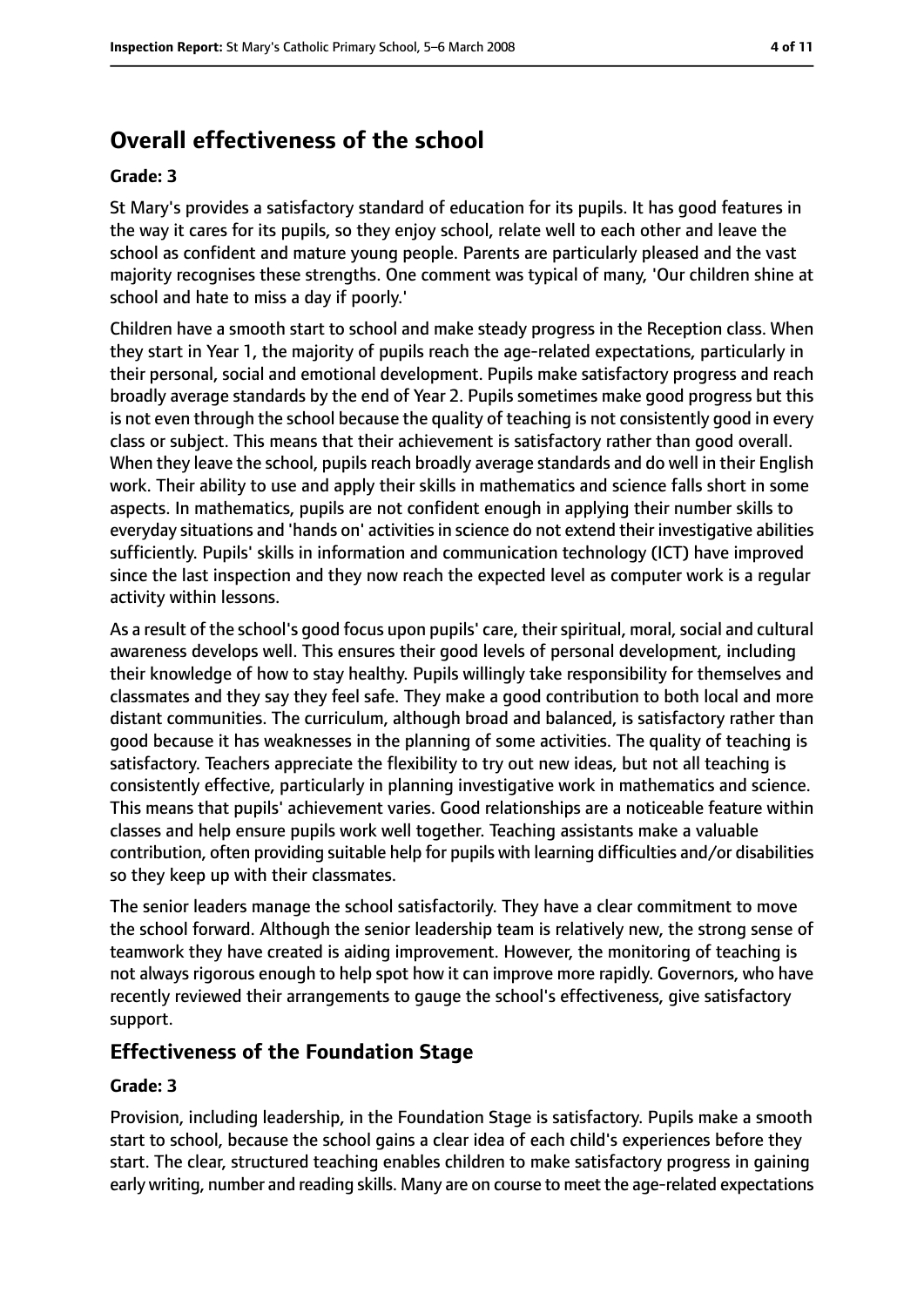for learning when they enter Year 1. Children do particularly well in their personal, social and emotional development as the positive ethos of the class creates a secure and safe environment in which to learn. There is a good range and variety of class-based activities, but the outdoor area is not enticing enough. It does not stimulate and develop children's independent learning skills or have enough resources to extend their physical abilities fully. Class assistants provide timely support for children needing extra help.

#### **What the school should do to improve further**

- Raise pupils' confidence in using and applying their mathematical and scientific skills to solve 'real life' practical problems.
- Improve the monitoring of lessons and pupils' work to focus more sharply on those areas which will improve teaching and learning more quickly.
- Provide a more inviting and better resourced outside area in the Foundation Stage to develop children's capacity to learn independently and to extend their physical skills further.

A small proportion of the schools whose overall effectiveness is judged satisfactory but which have areas of underperformance will receive a monitoring visit by an Ofsted inspector before their next section 5 inspection.

## **Achievement and standards**

#### **Grade: 3**

Children make a secure start in the Reception class. They make satisfactory progress in most areas of their learning by the start of Year 1, although their personal and social development is a stronger feature. The fostering of their physical skills is a weaker aspect. In 2007, pupils reached broadly average standards in the Year 2 and Year 6 national tests. They achieve satisfactorily, but do least well in mathematics and science by the time they leave. This is often as a result of their lack of confidence in using and applying number skills or investigating problems in science. Current work indicates that pupils are making up for some past underachievement, but their progress is patchy owing to variations in teaching quality. The closer eye now kept on pupils' progressis helping ensure more are on track to meet their targets. Those with learning difficulties and/or disabilities keep pace with their classmates as they receive good practical support, often by able class assistants.

## **Personal development and well-being**

#### **Grade: 2**

Pupils enjoy attending school and have positive attitudes to learning. Pupils say they feel safe and well cared for. They are self-confident and usually behave well as their moral and social development is good. When activities in lessons are less interesting, pupils become restless and lose attention. They report that bullying is rare and that adults deal with any inappropriate behaviour fairly. Pupils appreciate being able to offer suggestions to make improvements through the active school council. In addition, older pupils have responsibilities at playtimes to act as play leaders, so activity levels are high. Their knowledge of how to keep healthy is good, reflected in the 'healthy school' status just awarded. Pupils make a good contribution to local events, including singing at a residential care home and performing in dance festivals. Their links with the local church and those living further away, such as in Nigeria, help develop their care for others. Pupils' preparation for their next stage of education is aided by their good levels of self-esteem, better skills in information and communication technology (ICT) and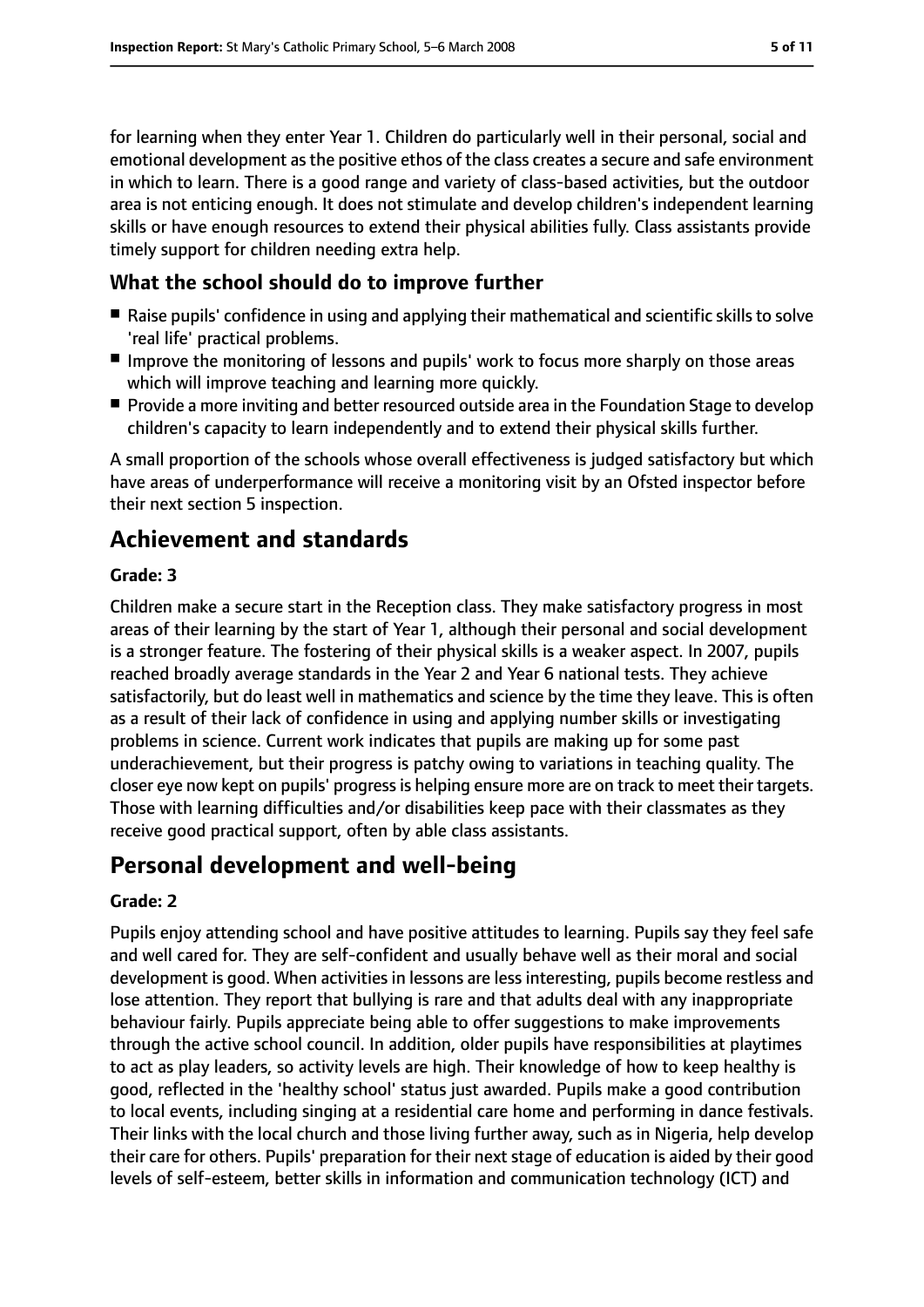English. It is satisfactory overall, rather than good, because of their weaker skills in mathematics and science.

# **Quality of provision**

## **Teaching and learning**

#### **Grade: 3**

Teaching is typically satisfactory throughout the school. There are some good features, such as the way teachers foster good relationships, which encourages pupils to work together effectively. In the Reception class, pupils' personal development is promoted well, but aspects of their physical and independent-skills development are not so well catered for. All teachers use interactive, audiovisual whiteboards confidently to help present information to good effect. In Years 1 to 6, not enough activities in mathematics and science extend pupils' problem solving skills. In some lessons, pupils mark time as their attention dips or wanders when explanations are too long. Teachers give clear individual help to pupils and the marking of their work is usually helpful in giving guidance to pupils about how they can improve.

#### **Curriculum and other activities**

#### **Grade: 3**

The curriculum provides an appropriate range of activitiesto meet most pupils' needs. Reception children benefit from well-planned indoor activities, but their physical and independent-skills based activities are hindered by the limitations of the outside area. In the rest of the school, steps to improve links between subjects, so that learning becomes more enjoyable and interesting, are a relatively recent innovation. Class displays are of good quality and reflect the range of work covered. Problem solving activities in mathematics and science are not challenging enough or based on 'real life' situations. Visitors, visits to places of interest and extra-curricular activities help extend class work and help promote pupils' understanding of the wider world. Personal, social and health education and citizenship activities make a good contribution to raising pupils' awareness of health issues and encourage them to be safe, healthy and fit. Clear planning for pupils with learning difficulties and/or disabilities ensures they make satisfactory progress.

#### **Care, guidance and support**

#### **Grade: 2**

Good care and support have a positive impact on pupils' personal development and well-being. Parents are pleased with the level of care their children receive. As one commented, it is 'a wonderful, caring, thoughtful, Christian place'. Procedures for child protection, including risk assessment, are good and ensure that pupils are properly safeguarded. There are good procedures for identifying pupils who are feeling vulnerable and for supporting those with learning difficulties and/or disabilities. Through praise, recognition and the provision of opportunities to take on responsibility, pupils' self-confidence and self-esteem are successfully developed. Links with local secondary schools to ease the transfer to Year 7 are particularly effective. Procedures for monitoring pupils' academic achievement and in providing day-to-day guidance for them are good. Efforts to involve pupils in assessing their own learning through target setting are still in the early stages, so not all are clear about how they can improve their own learning.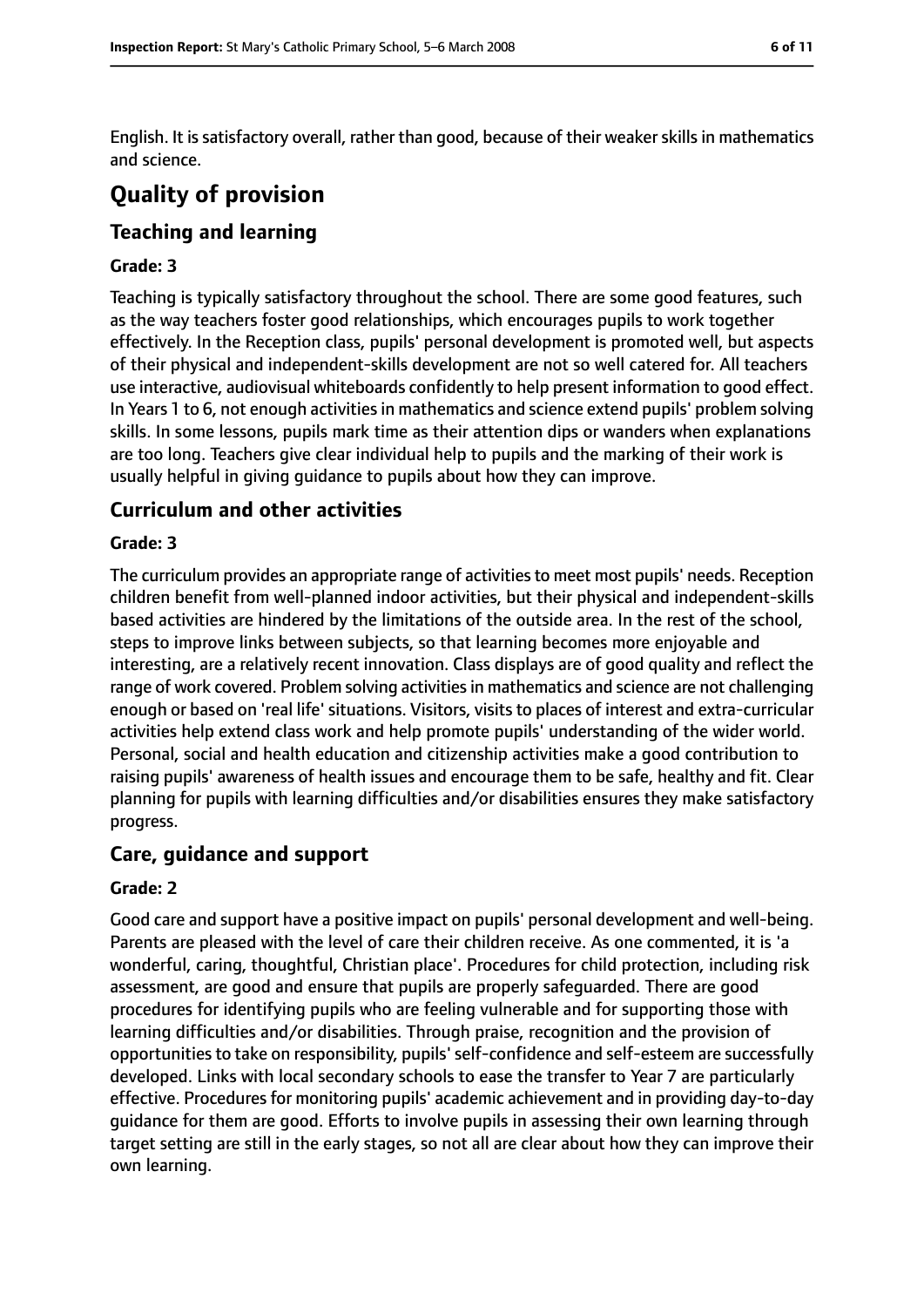### **Leadership and management**

#### **Grade: 3**

The senior leaders succeed in fostering the care and personal development of pupils well. As a result, pupils are mature and want to learn. A good team ethos is evident, with senior staff rising to the challenge of their new leadership roles. The monitoring of teaching and pupils' learning by senior staff, while regular, is not effective enough in identifying those aspects of teaching which need improvement. Self-evaluation is largely accurate, such as identifying the need to accelerate pupils' progress in mathematics. It is aided by regular feedback from parents, who recently asked for clearer information about their children's progress. Governors have helped steer the new building developments of the school and are an increasingly good sounding board for ideas and concerns. Their routines to check on the school's work have changed, as they were not fully effective, reflecting the governors' commitment to challenging the school to improve still further. Good improvements made in the accommodation, subject leadership and checks on pupils' progress show the school has a satisfactory capacity to improve.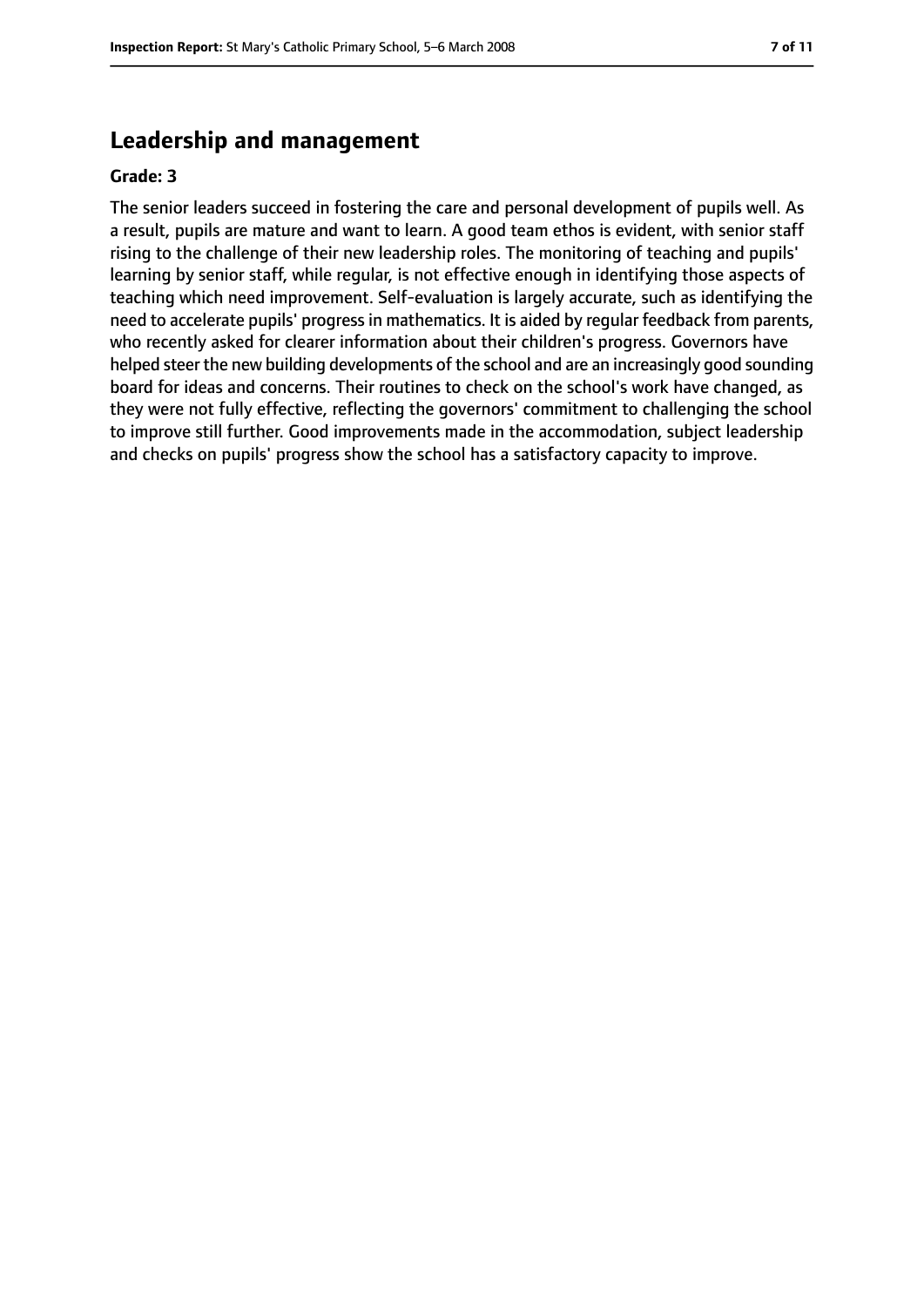**Any complaints about the inspection or the report should be made following the procedures set out in the guidance 'Complaints about school inspection', which is available from Ofsted's website: www.ofsted.gov.uk.**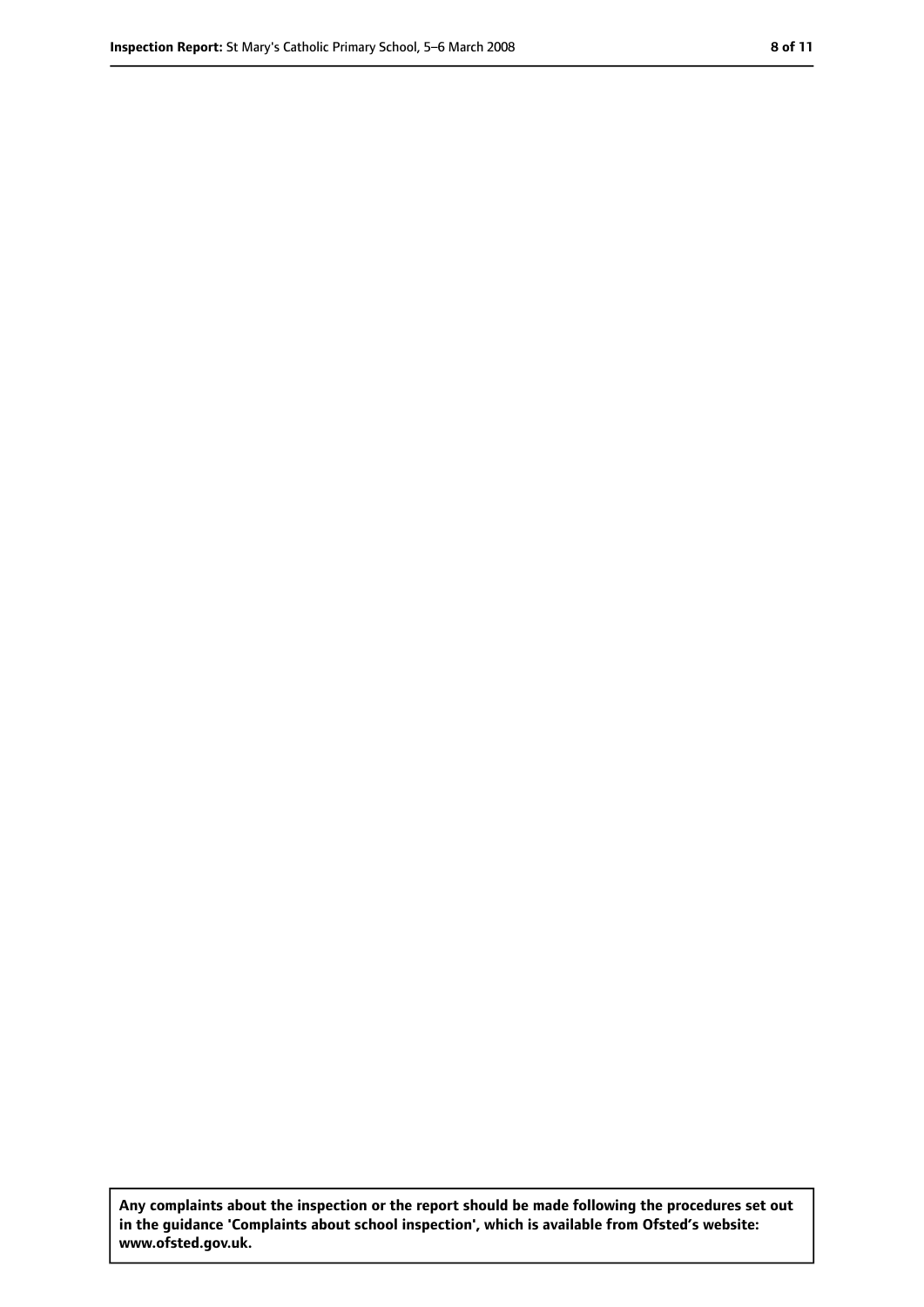## **Inspection judgements**

| $\dot{~}$ Key to judgements: grade 1 is outstanding, grade 2 good, grade 3 satisfactory, and | <b>School</b>  |
|----------------------------------------------------------------------------------------------|----------------|
| arade 4 inadequate                                                                           | <b>Overall</b> |

### **Overall effectiveness**

| How effective, efficient and inclusive is the provision of education, integrated<br>care and any extended services in meeting the needs of learners? |     |
|------------------------------------------------------------------------------------------------------------------------------------------------------|-----|
| Effective steps have been taken to promote improvement since the last<br>inspection                                                                  | Yes |
| How well does the school work in partnership with others to promote learners'<br>well-being?                                                         |     |
| The effectiveness of the Foundation Stage                                                                                                            |     |
| The capacity to make any necessary improvements                                                                                                      |     |

#### **Achievement and standards**

| How well do learners achieve?                                                                               |  |
|-------------------------------------------------------------------------------------------------------------|--|
| The standards <sup>1</sup> reached by learners                                                              |  |
| How well learners make progress, taking account of any significant variations between<br>groups of learners |  |
| How well learners with learning difficulties and disabilities make progress                                 |  |

#### **Personal development and well-being**

| How good is the overall personal development and well-being of the<br>learners?                                  |  |
|------------------------------------------------------------------------------------------------------------------|--|
| The extent of learners' spiritual, moral, social and cultural development                                        |  |
| The extent to which learners adopt healthy lifestyles                                                            |  |
| The extent to which learners adopt safe practices                                                                |  |
| How well learners enjoy their education                                                                          |  |
| The attendance of learners                                                                                       |  |
| The behaviour of learners                                                                                        |  |
| The extent to which learners make a positive contribution to the community                                       |  |
| How well learners develop workplace and other skills that will contribute to<br>their future economic well-being |  |

#### **The quality of provision**

| How effective are teaching and learning in meeting the full range of the<br>learners' needs?          |  |
|-------------------------------------------------------------------------------------------------------|--|
| How well do the curriculum and other activities meet the range of needs<br>and interests of learners? |  |
| How well are learners cared for, guided and supported?                                                |  |

 $^1$  Grade 1 - Exceptionally and consistently high; Grade 2 - Generally above average with none significantly below average; Grade 3 - Broadly average to below average; Grade 4 - Exceptionally low.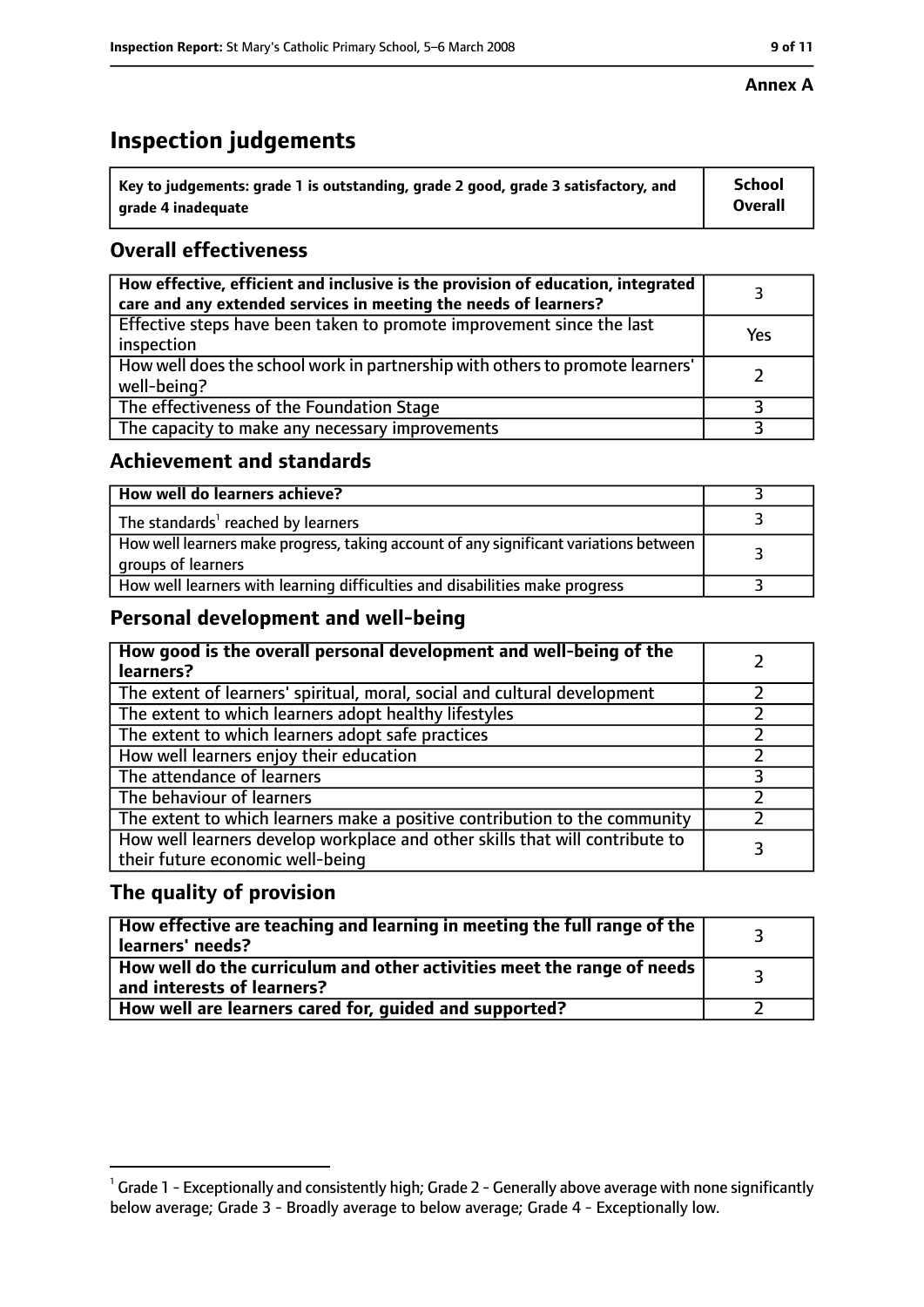# **Leadership and management**

| How effective are leadership and management in raising achievement<br>and supporting all learners?                                              |     |
|-------------------------------------------------------------------------------------------------------------------------------------------------|-----|
| How effectively leaders and managers at all levels set clear direction leading<br>to improvement and promote high quality of care and education |     |
| How effectively leaders and managers use challenging targets to raise standards                                                                 | 3   |
| The effectiveness of the school's self-evaluation                                                                                               |     |
| How well equality of opportunity is promoted and discrimination tackled so<br>that all learners achieve as well as they can                     | 3   |
| How effectively and efficiently resources, including staff, are deployed to<br>achieve value for money                                          | 3   |
| The extent to which governors and other supervisory boards discharge their<br>responsibilities                                                  | 3   |
| Do procedures for safequarding learners meet current government<br>requirements?                                                                | Yes |
| Does this school require special measures?                                                                                                      | No  |
| Does this school require a notice to improve?                                                                                                   | No  |